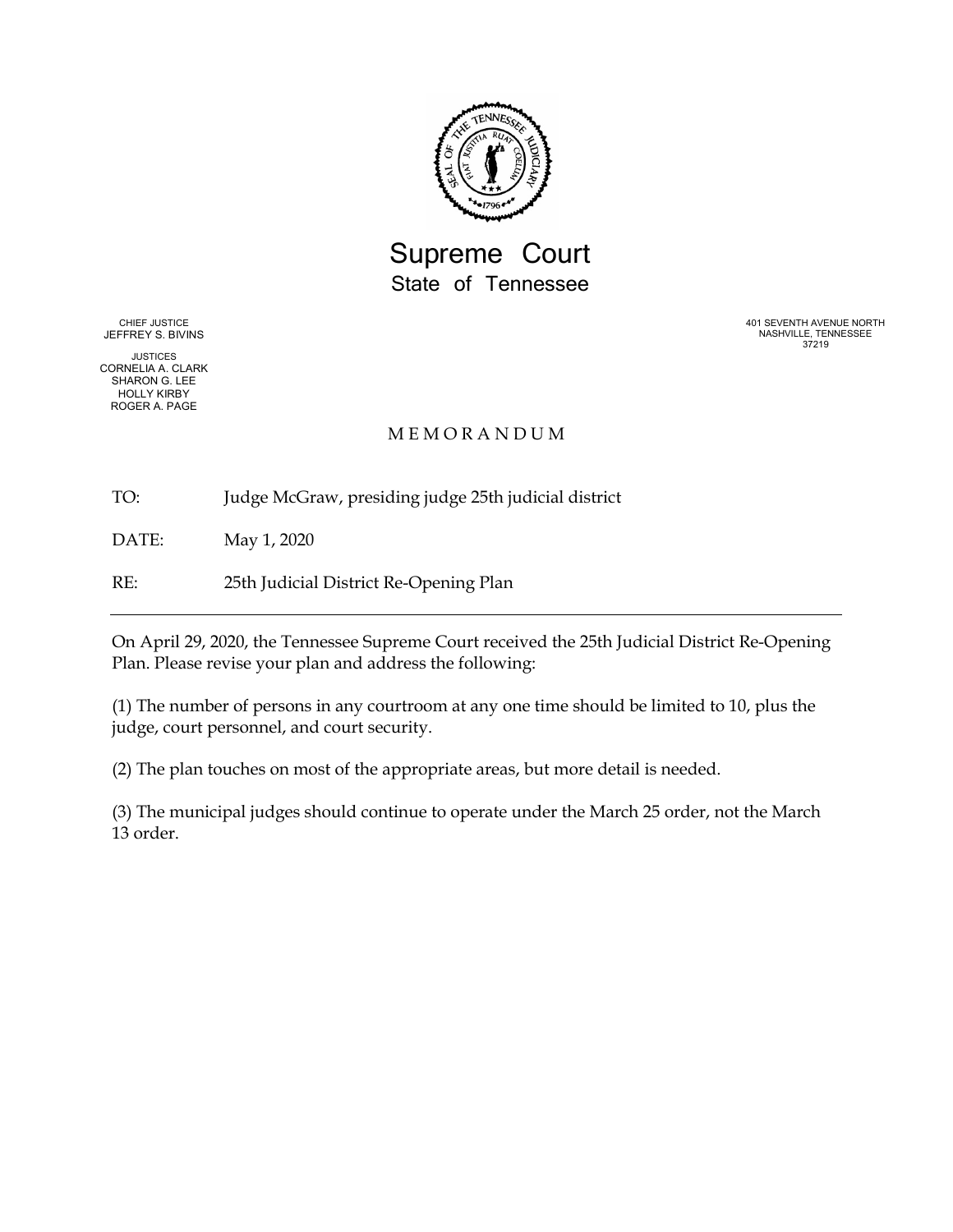## **25th JUDICIAL DISTRICT Court Rules and Regulations to Apply During COVID-19 Pandemic**

The Courts recognize that county government provides maintenance and security for each of the courthouses and justice complexes. Each county is encouraged to limit access to the courtroom areas to only those who have cases pending on that particular day. The Clerks of the Courts will provide to security at the entrance of the building the dockets for each court to confirm the necessity of a person appearing in court and to instruct the litigants as to the safety protocols implemented for the management of each court's docket. The use of personal protection, such as face masks, is encouraged to be worn by the public, and when available, masks will be worn by county employees in the public areas. Further, other screening measures, subject to availability, are encouraged along with any other relevant questions or devices to promote public safety. Each county will use reasonable efforts to sanitize courtrooms and public use areas between dockets and cases.

All persons who have business with the Courts shall follow the rules and guidelines concerning social distancing when on the grounds of the courthouse or the criminal justice center.

All Clerks & Masters, Clerks, Magistrates and Referees in the 25<sup>th</sup> Judicial District are presently conducting their duties and following social distancing guidelines. The Clerks & Masters, Clerks, Magistrates and Referees shall continue to follow their present procedures in the management of their offices and shall follow the same guidelines as the Chancellors and Judges in conducting any hearings.

The Courts will conduct as much business as is practical by means other than in-person and will continue utilizing conferencing and other means that minimize in-person contact. Matters such as discovery hearings, status conferences, etc., will be held, if practical, by video conferencing and conference calls. Understanding the Tennessee Supreme Court's directive to use means other than in-person proceedings when possible and guided by the need to promote public safety, the Chancellors and Judges will determine what matters will be heard by video conferencing or conference call and what matters require an in-person hearing.

Court cases and hearing times will be staggered throughout the day to avoid a congestion of cases and people in the courthouse. One case will be allowed in the courtroom at a time. The parties and the attorneys involved with that one hearing will only be allowed in the courtroom. All other litigants will remain outside the building until their case is heard or further directed by the Court. The only persons who will be present during the in-person hearings are the Chancellor or Judge with assistant as needed, the Clerk & Master or Clerk (or designee), the Bailiff, the attorneys, the parties and a court reporter (if necessary). Attorneys will provide a list of witnesses to security to confirm the need for admittance into the facility. Individual witnesses who are not parties will be in the courtroom only when they are called to